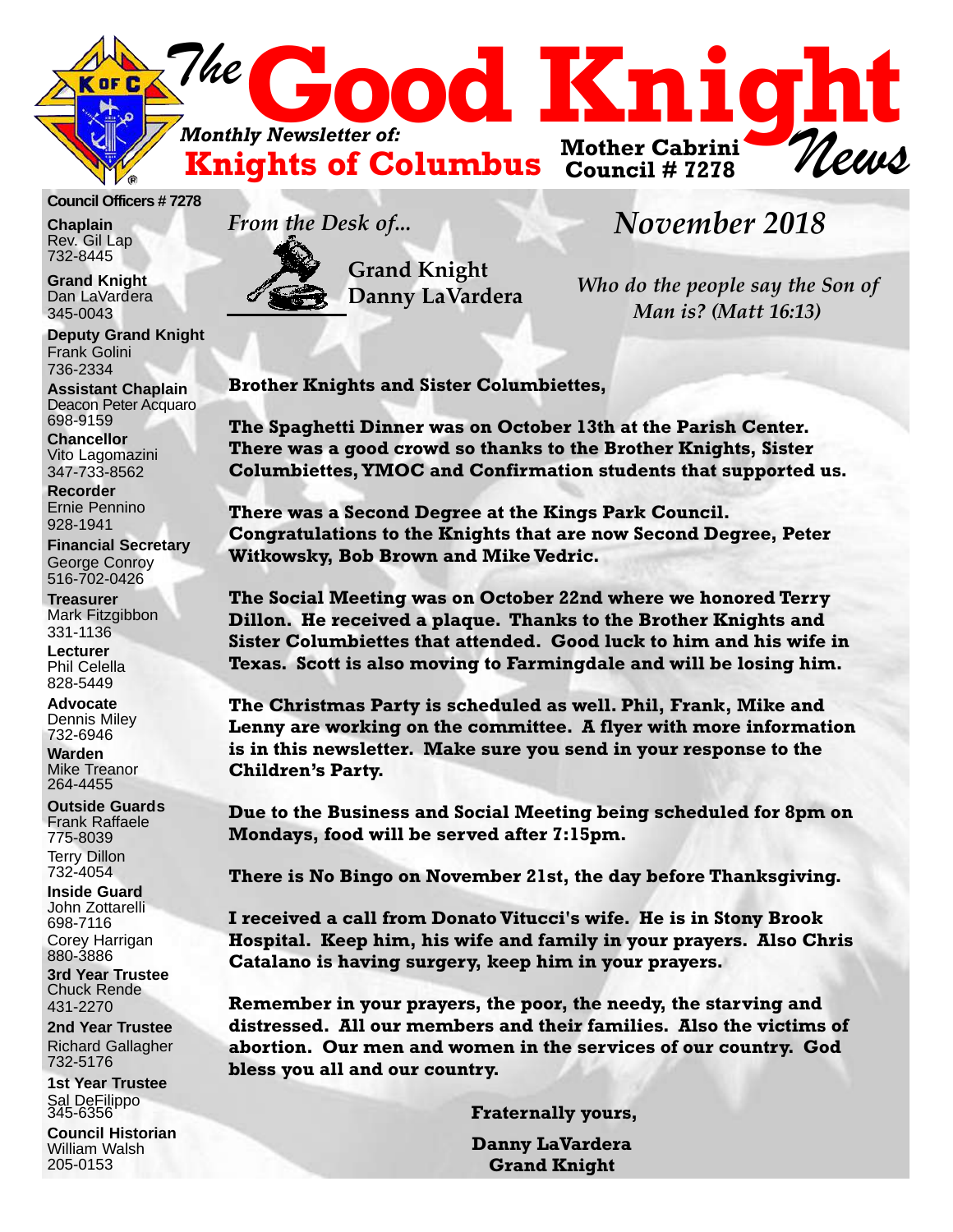

# **November**



| S                                     | M                                                                                               | T  | W                        | T                                  | ${\bf F}$                                                 | S  |
|---------------------------------------|-------------------------------------------------------------------------------------------------|----|--------------------------|------------------------------------|-----------------------------------------------------------|----|
|                                       |                                                                                                 |    |                          | 1                                  | $\overline{2}$                                            | 3  |
| $\overline{4}$                        | K of C 5<br><b>OFFICERS</b><br><b>Mtg</b><br><b>8:00PM PC</b>                                   | 6  | 7<br><b>Bingo</b>        | 8                                  | 9<br>Chapter<br>Meeting<br>St.Judes<br><b>Rocky Point</b> | 10 |
| 11                                    | <b>BUS. MTG</b><br>12<br>Mtg 8:00pm P.C.<br><b>Columbiettes</b><br>7:30pm P.C.<br>Repast 7:15pm | 13 | 14<br><b>Bingo</b>       | 15                                 | 16                                                        | 17 |
| 18<br><b>Stony Brook</b><br>Vets Home | $\overline{19}$                                                                                 | 20 | 21<br>NO<br><b>Bingo</b> | 22<br><b>Happy</b><br>Thanksgiving | 23                                                        | 24 |
| 25                                    | 26<br><b>SOCIAL</b><br><b>MTG 8:00PM</b><br>P.C.<br>Repast 7:15pm                               | 27 | 28<br><b>Bingo</b>       | 29<br>D.D.<br>Meeting              | 30                                                        |    |

#### **COMMITTEE CHAIRMAN**

| Bingo $\dots \dots \dots$ Co-Chairman         | Bob Leonardi                  | 509-5037 |
|-----------------------------------------------|-------------------------------|----------|
| $\ldots \ldots \ldots$ Co- Chairman.          | Chuck Rende P.G.K., F.D.D.    | 205-0007 |
|                                               | Frank Golini                  | 736-2334 |
| Pro Life $\dots \dots \dots \dots$ . Chairman | Frank Goett                   | 924-8320 |
| Recruitment & Admissions                      | Frank Raffaele                | 775-8039 |
| Fourth Degree                                 | Peter Menga                   | 205-1159 |
| Program Directors                             | Len LaRocca                   | 698-6514 |
| Scholarships                                  | Mark Fitzgibbon               | 331-1136 |
| Retention Chairman                            | Rich Gallagher, P.G.K. F.D.D. | 732-5176 |
| Virtus Training Chairmen.                     | Rich Gallagher, P.G.K. F.D.D. | 732-5176 |
| .                                             | Peter Menga                   | 205-1159 |

#### **STATE CONFERENCE DELEGATES**

| Grand Knight  Danny LaVardera G.K.                  |  |
|-----------------------------------------------------|--|
| PGK Delegate  Chuck Rende P.G.K., F.D.D.            |  |
| Alt. to G.K. Delegate Rich Gallagher P.G.K., F.D.D. |  |
| Alt. to P.G.K. Delegate Sal DeFilippo P.G.K.        |  |

#### **SUFFOLK CHAPTER DELEGATES**

|         | E |
|---------|---|
|         | F |
|         | R |
| Guard   | F |
| Trustee | C |
|         | E |

anny LaVardera G.K. rank Golini Richard Gallagher P.G.K., F.D.D. rank Raffaele<sup>r</sup> Thuck Rende P.G.K., F.D.D. ennis Miley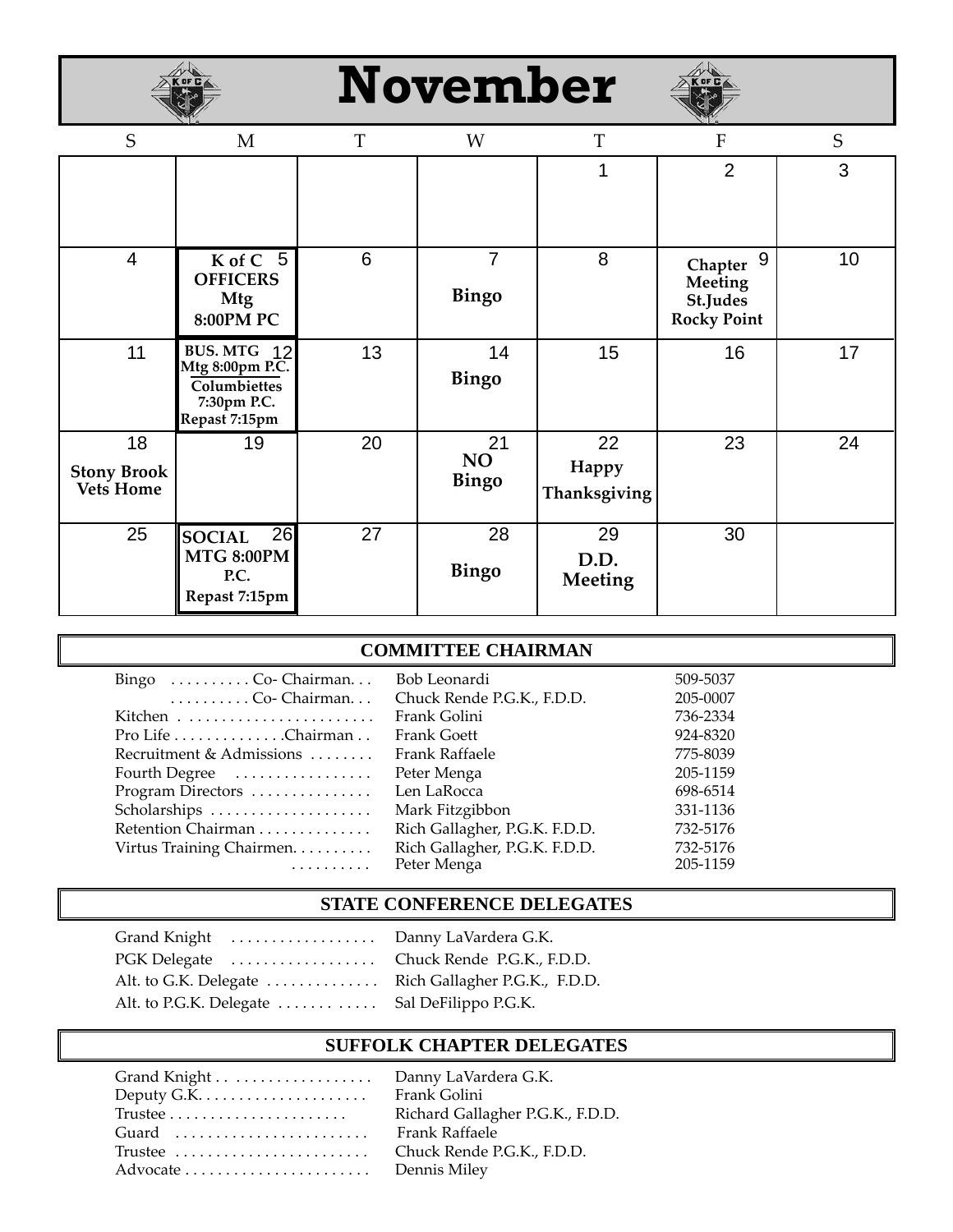## *Columbiettes Corner*

*Mother Cabrini Columbiettes #7278* Columbiettes Officers for 2017-2018 Doris Gallagher-*President*, Linda Raffaele- *Past President*, Dorothy St. John-*Vice President,* Stephanie Giglio-*Financial Secretary*, Susan Scalise-*Treasurer*, Katie Acquaro-*Secretary*, Maureen Cuozzo-*Sentinal*

Dear Sister Columbiettes,

First I want to congratulate our ladies, Diane, Empy & Karen on making their Major Degree. Stephanie got information about the "Sip & Painting". She booked a date for Nov. 18th @ 1pm. The cost is \$35.00 pp, but I hope with the Council's approval that they will pay half. To be discussed on November 12th.

Try to keep Dec. 7th open for the Knights Christmas Party @ the Coram Fire House. See flier in this newsletter. The Columbiettes are always invited.

Busy days ahead for everyone. Hope to see you on November 12th - Have a Happy Thanksgiving Fraternally, Doris

## *Message from Bingo Chairmen*

Please Volunteer for Bingo Your help is needed to be a continuous success.

Bingo Committee Chairmen. Bob Leonardi ( 631-509-5037) & Chuck Rende (631-205-0007)



*Message from Membership Chairman*

> Please continue your Recruitment Efforts.

#### *PAST GRAND KNIGHT LIST*

Nicholas Nawrocki Jr. 1979-1980 Edward Price 1980-1982 Gerard Macari 1982-1984 Richard Goduto 1984-1986 John Anderson 1986-1988 Kenneth Gardner 1988-1990 Alfred Sugden 1990-1992 Alonzo Anderson 1992-1994 William Hale 1994-1996 Patrick Lanigan 1996-1998 Richard Gallagher 1998-2001 Leonard Perry 2001-2005 Jim Hogan 2005-2007 Leonard Perry 2007-2010 Richard Gallagher 2010-2012 Chuck Rende 2012-2014 Louis Borriello 2014-2016 Sal DeFilippo 2016-2018 Danny LaVardera 2018-

#### **BINGO COMMITTEE**

Danny LaVardera - Grand Knight Ernie Pennino - Recorder Don Cuozzo - Consultant Bob Leonardi - Co-chairman Chuck RendePGK-Co-chairman

#### **FOURTH DEGREE CORNER**



**I WANT YOU IN THE 4TH DEGREE HONOR GUARD**

*Message from the Fourth Degree Chairman Peter Menga Jack Nuccio Vito Perci*

We are looking for volunteers to go to the Northport Vets Home on the First Saturday of the month.

**We are looking for a few good men to join our 4th Degree.**

### **VETERANS CORNER**

Remember to keep the 3<sup>rd</sup> Sunday of every month open for the Stony Brook Vets. Our Brothers look forward to seeing us. So come on down!! See you on the 3<sup>rd</sup> Sunday of the Month. Attendance has been light, let's get back in the swing of things and visit our Brothers and attend Mass. These are the men who go to Stony Brook Veterans Home once every month.. You do a great job brothers.  $\sim$  Andre Milewski go to Stony Brook Veterans Home once every month.. You do a great job brothers.

Rich Gallagher Frank Goett Bob Leonardi Peter Menga Andre Milewski Dennis Miley Gene Okray Walter Remsky Richard Schaeffer Frank Raffaele

Dave Moriarty

Deacon Peter Acquaro Bob Brown Peter Witkowsky Frank Dapolito Sal DeFilippo Next visit November 18, 2018 @ 10:00AM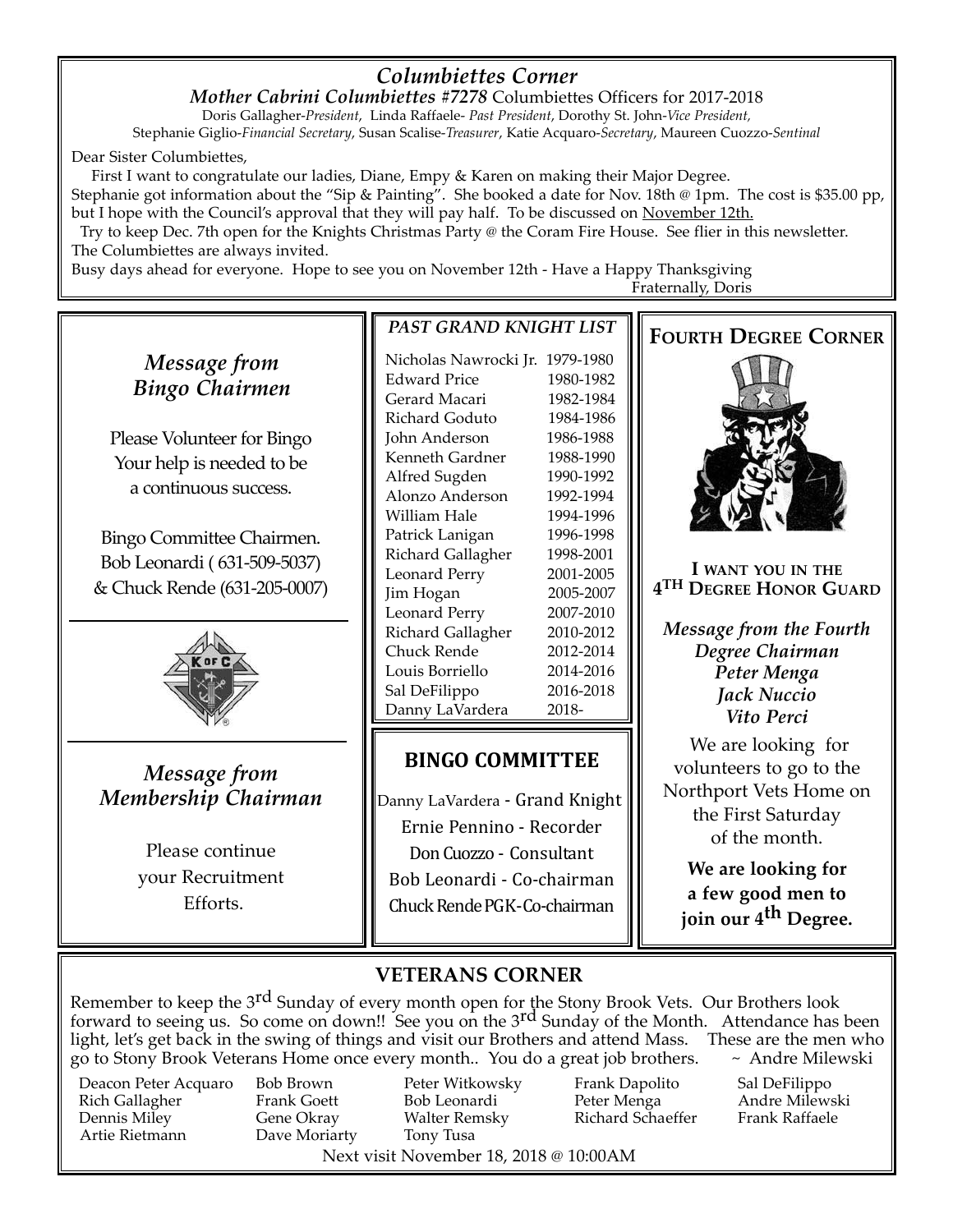## *ANYONE NOT ABLE TO MAKE HIS SCHEDULED NIGHT SHOULD GET A REPLACEMENT. SELLERS SHOULD SHOW UP BY 5:45 PM.*

| <b>Bingo Schedule for November 2018</b>            |                                                                                                            |                                                                                                |               |                                                                                                                     |  |
|----------------------------------------------------|------------------------------------------------------------------------------------------------------------|------------------------------------------------------------------------------------------------|---------------|---------------------------------------------------------------------------------------------------------------------|--|
|                                                    | Nov 7                                                                                                      | Nov 14                                                                                         | <b>Nov 21</b> | <b>Nov 28</b>                                                                                                       |  |
| <b>Money Room</b>                                  | Rich Gallagher<br>Bob Leonardi                                                                             | Artie Kagel<br>Chuck Rende<br>Vito Lagomazini                                                  |               | Jim Byrne<br>Chuck Rende<br>Vito Lagomazini                                                                         |  |
| <b>Bell Jars</b>                                   | John Carricato                                                                                             | Tony Tusa                                                                                      |               | Tony Tusa                                                                                                           |  |
| Sellers/Floor:<br>$(5:45 - 8:15)$                  | <b>Frank Goett</b><br><b>Bill Burns</b><br>Chris Catalano<br>Bob Nimmo<br>Tommy O'Connor<br>Frank Dapolito | <b>Frank Goett</b><br>Phil Celella<br>Lenny LaRocca<br>Ray Dion<br>Bill Walsh<br>Andy Milewski |               | <b>Frank Goett</b><br>Grant Mauri<br>Richard Schaefer<br>Jerry Gentleman<br>William Lampasone<br><b>Rich Conley</b> |  |
| <b>Late Floor</b><br>$(8:15-10:15)$                | George Conroy<br>Ron Germano                                                                               | Danny LaVardera<br>Stan Urbanowiecz                                                            | В             | George Conroy<br>Ron Germano<br><b>Rich Conley</b>                                                                  |  |
| Callers:<br>Early (7:15-9:00)<br>Late (8:30-10:15) | Jim Hogan<br>Ernie Pennino                                                                                 | Chris Colantuono<br>John Sweetman                                                              |               | Jim Hogan<br><b>Bob Rabbitt</b>                                                                                     |  |
| Lines<br>$(5:45-10:00)$                            | Mike Vedric<br>Don Cuozzo                                                                                  | Frank Raffaele<br>Don Cuozzo                                                                   |               | John Zottarelli<br>Sal DeFilippo                                                                                    |  |
| 50/50                                              | Ralph Viggiani                                                                                             | <b>TBD</b>                                                                                     |               | <b>TBD</b>                                                                                                          |  |
| Kitchen Supplies                                   | Frank Golini                                                                                               | Frank Golini                                                                                   | G             | Frank Golini                                                                                                        |  |
| <b>Kitchen Workers</b>                             | Mike Treanor<br>Frank Golini<br>Peter Menga<br>Paul Giglio<br>Columbiettes                                 | Mike Treanor<br>Tom Yonkes<br>Paul Giglio<br>Columbiettes                                      |               | Alva Hinton<br>Frank Golini<br>Paul Giglio<br>Columbiettes                                                          |  |

| <b>Bingo Schedule for December 2018</b>            |                                                                                                   |                                                                                             |                                                                                                                        |               |  |
|----------------------------------------------------|---------------------------------------------------------------------------------------------------|---------------------------------------------------------------------------------------------|------------------------------------------------------------------------------------------------------------------------|---------------|--|
|                                                    | Dec <sub>5</sub>                                                                                  | Dec <sub>12</sub>                                                                           | Dec 19                                                                                                                 | <b>Dec 26</b> |  |
| <b>Money Room</b>                                  | Rich Gallagher<br>Bob Leonardi                                                                    | Gene Okray<br>Chuck Rende<br>Vito Lagomazini                                                | Artie Kagel<br>Bob Leonardi                                                                                            |               |  |
| <b>Bell Jars</b>                                   | John Carricato                                                                                    | Tony Tusa                                                                                   | <b>John Carricato</b>                                                                                                  |               |  |
| Sellers/Floor:<br>$(5:45 - 8:15)$                  | Frank Goett<br>Chris Catalano<br><b>Bill Burns</b><br>Dennis Miley<br>Tommy O'Connor<br>Bob Nimmo | Frank Goett<br>Frank Dapolito<br>Phil Celella<br>Lenny LaRocca<br>Ray Dion<br>Andy Milewski | <b>Frank Goett</b><br>William Lampasone<br>Chris Scalise<br>Peter Witkowsky<br><b>Rich Conley</b><br>Peter Mastrorocco |               |  |
| - Late Floor<br>$(8:15-10:15)$                     | Stan Urbanowiecz<br>Danny LaVardera                                                               | George Conroy<br>Ron Germano                                                                | <b>Rich Conley</b><br>Stan Urbanowiecz                                                                                 | В             |  |
| Callers:<br>Early (7:15-9:00)<br>Late (8:30-10:15) | Jim Hogan<br>Ernie Pennino                                                                        | Chris Colantuono<br>John Sweetman                                                           | Artie Rietmann<br>Ernie Pennino                                                                                        |               |  |
| <b>Lines</b><br>$(5:45-10:00)$                     | Mike Vedric<br>Don Cuozzo                                                                         | Frank Raffaele<br>Sal DeFilippo                                                             | <b>John Zottarelli</b><br>Don Cuozzo                                                                                   |               |  |
| 50/50                                              | Ralph Viggiani                                                                                    | <b>TBD</b>                                                                                  | Ralph Viggiani                                                                                                         |               |  |
| <b>Kitchen Supplies</b>                            | Frank Golini                                                                                      | Frank Golini                                                                                | Frank Golini                                                                                                           | G             |  |
| <b>Kitchen Workers</b>                             | Mike Treanor<br>Frank Golini<br>Peter Menga<br>Paul Giglio<br>Columbiettes                        | Lou Borriello<br>Paul Giglio<br><b>Tom Yonkes</b><br>Columbiettes                           | Alva Hinton<br>Peter Menga<br>Frank Golini<br>Columbiettes                                                             |               |  |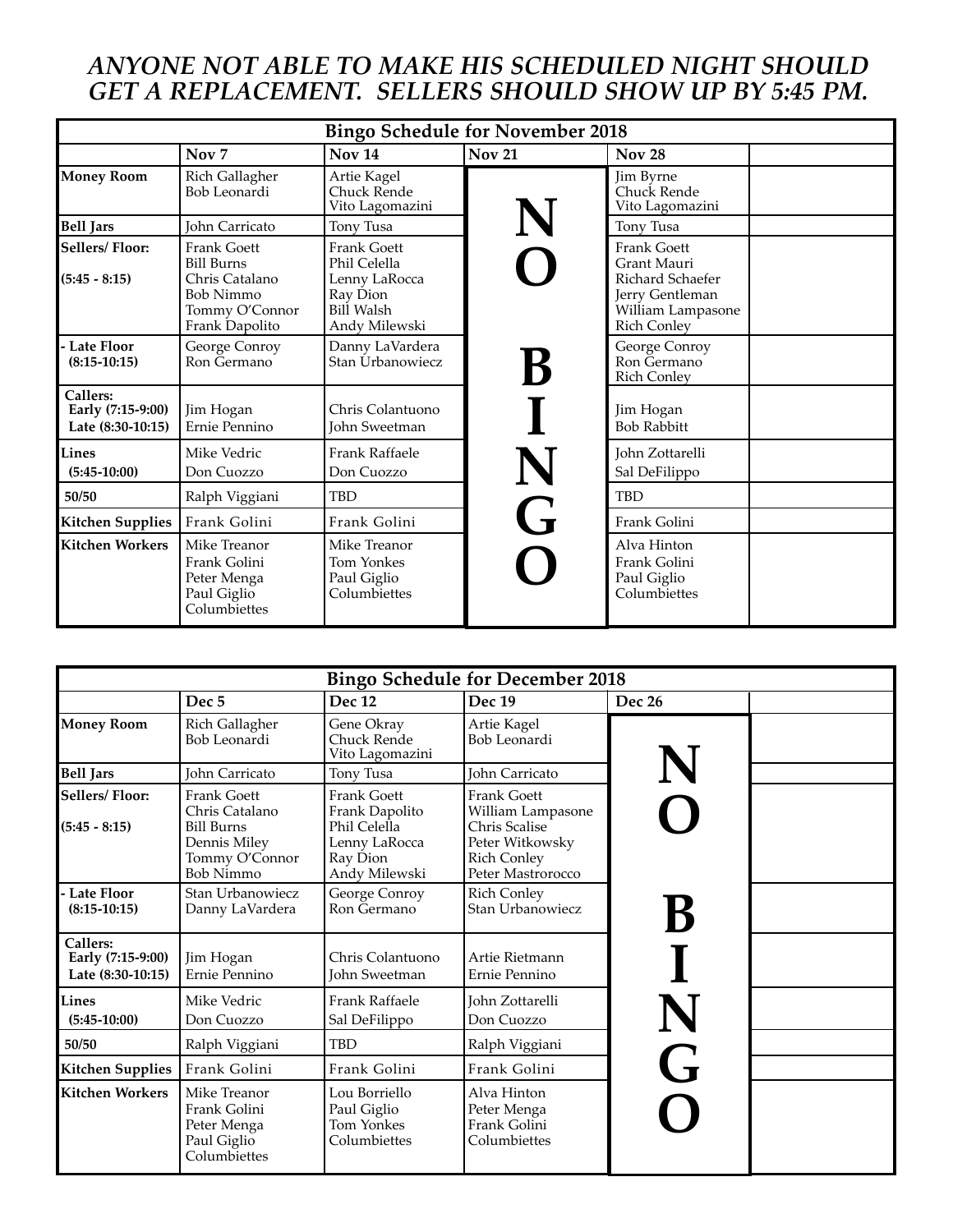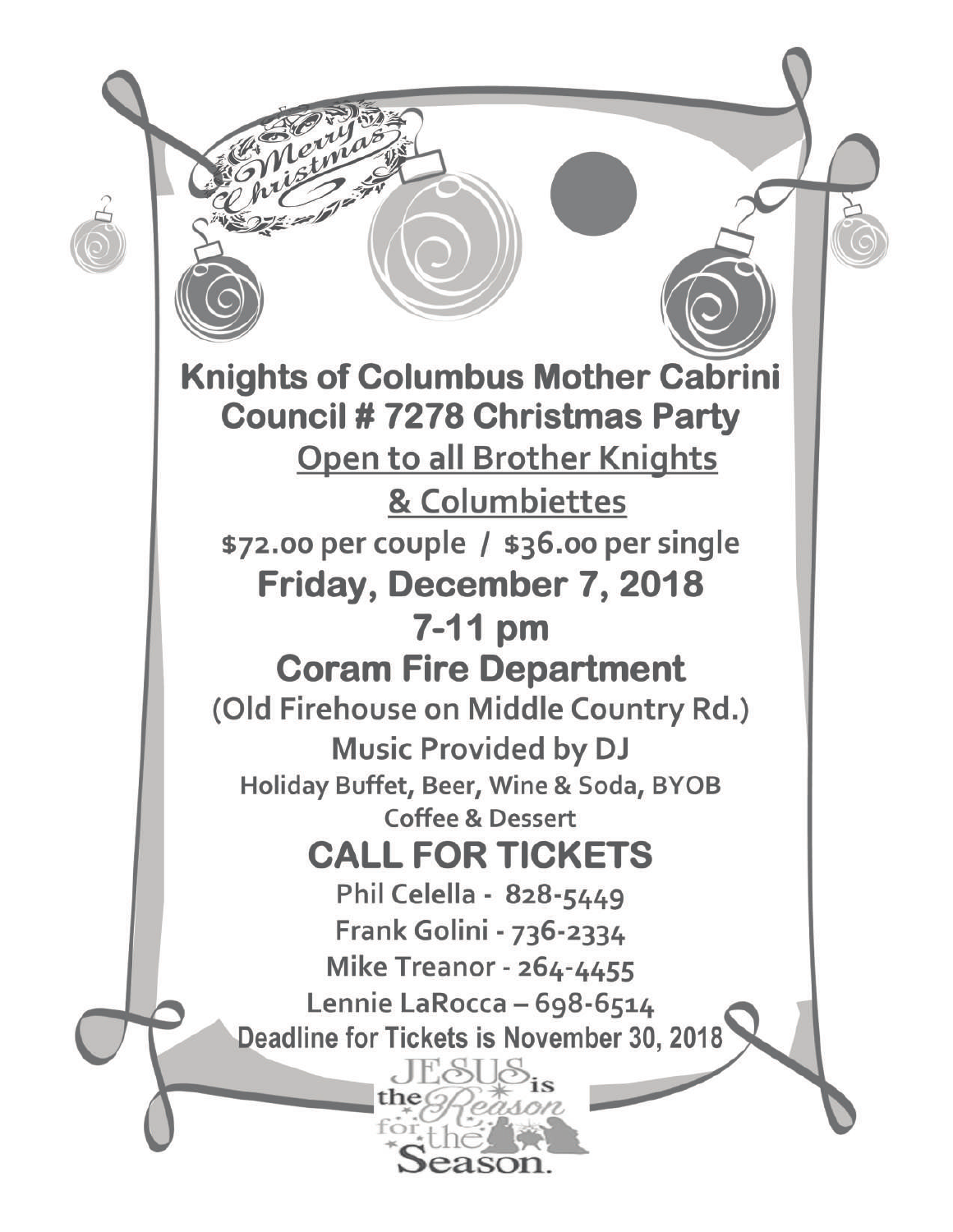



Mother Cabrini Council # 7278

Annual Children's Christmas Party December  $8 - 1:30$ PM to  $4:00$ PM At St. Frances Cabrini Parish Center

Serving Hot Dogs, and Mac & Cheese Soda, Water, coffee, cake & snacks

For Children/Grandchildren of Knights & Columbiettes Only

The Jolly Man in a Red Suit and White Beard will be there To give the Children Gifts Please fill out the tear away at the bottom of this letter and return No later than November 1st.

> Return to: Bob Leonardi 86 Pond Circle Mount Sinai, NY 11766

| Knight or Columbiette Name |      |  |
|----------------------------|------|--|
| Number of Boys             | Ages |  |
| Number of Girls            | Ages |  |
| Number of Adults Attending |      |  |

NOTE: Children must be 12 or under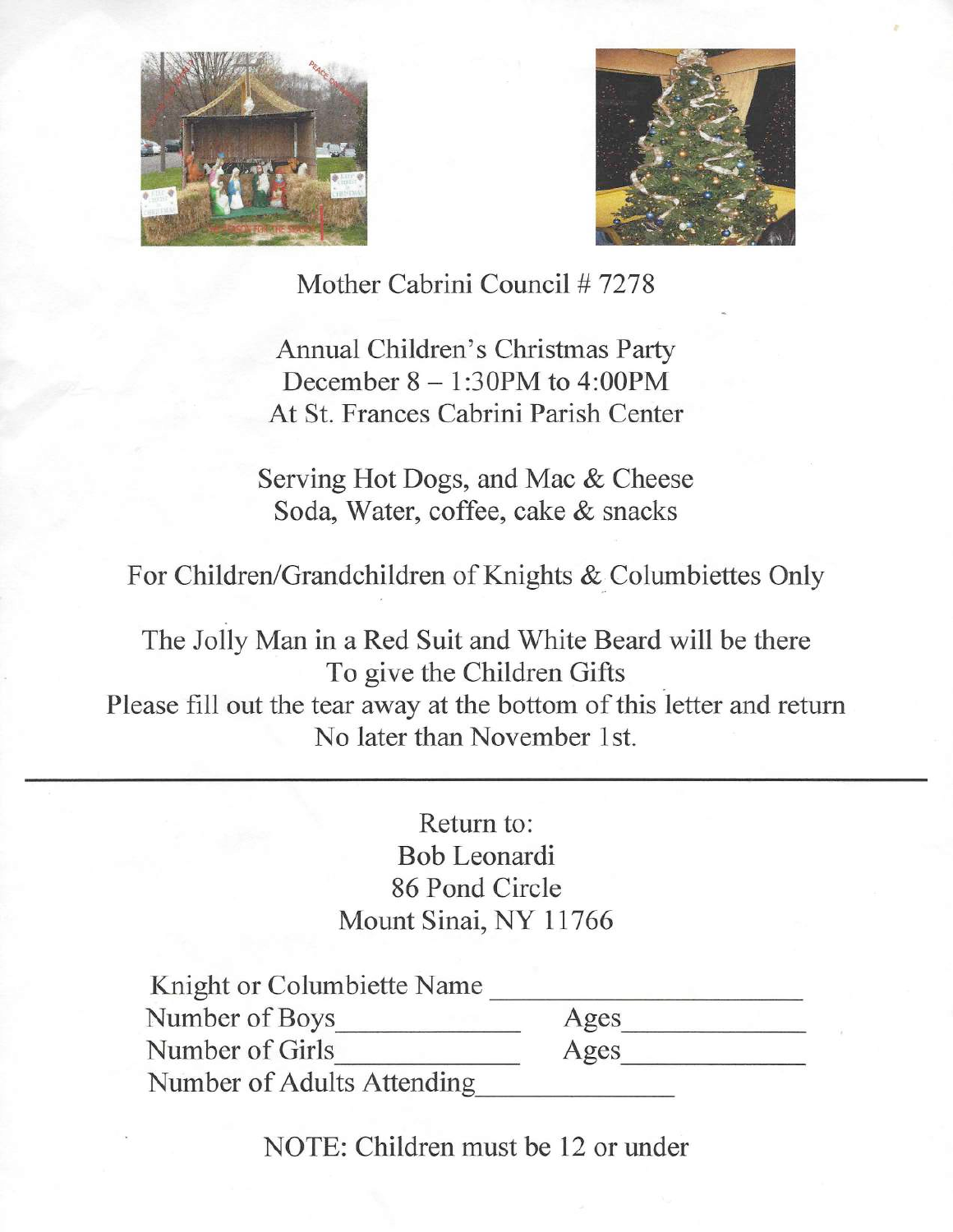

# *Knight of the Month for November Dennis Miley For his work at Bingo and The Vets Home.*





December 7th Adult Christmas Party Coram Fire House 7-11 pm December 8th Childrens Christmas Party Parish Center 1-4 pm

## *Message from Retention Chairman*

Congratulations to our new members on their Second Degree, Peter Witkowski, Bob Brown and Michael Vedric. They have all taken Virtus Training and starting to be active in the council. They worked the Spaghetti Dinner, have signed up for Bingo and work in the Bingo kitchen.

Maybe some of you Brothers, who are inactive, could find some time to devote to the council. Do not let the Virtus Training hold you up. It is a very simple step DRVC.ORG or your computer.

Remember you pledged to help the council in our charitable endeavors. Hope to see you soon. Fraternally yours,

> Rich J. Gallagher PGK FDD Retention Chairman  $\|\|_{\text{St. Elizabeth Ann Seton}}$

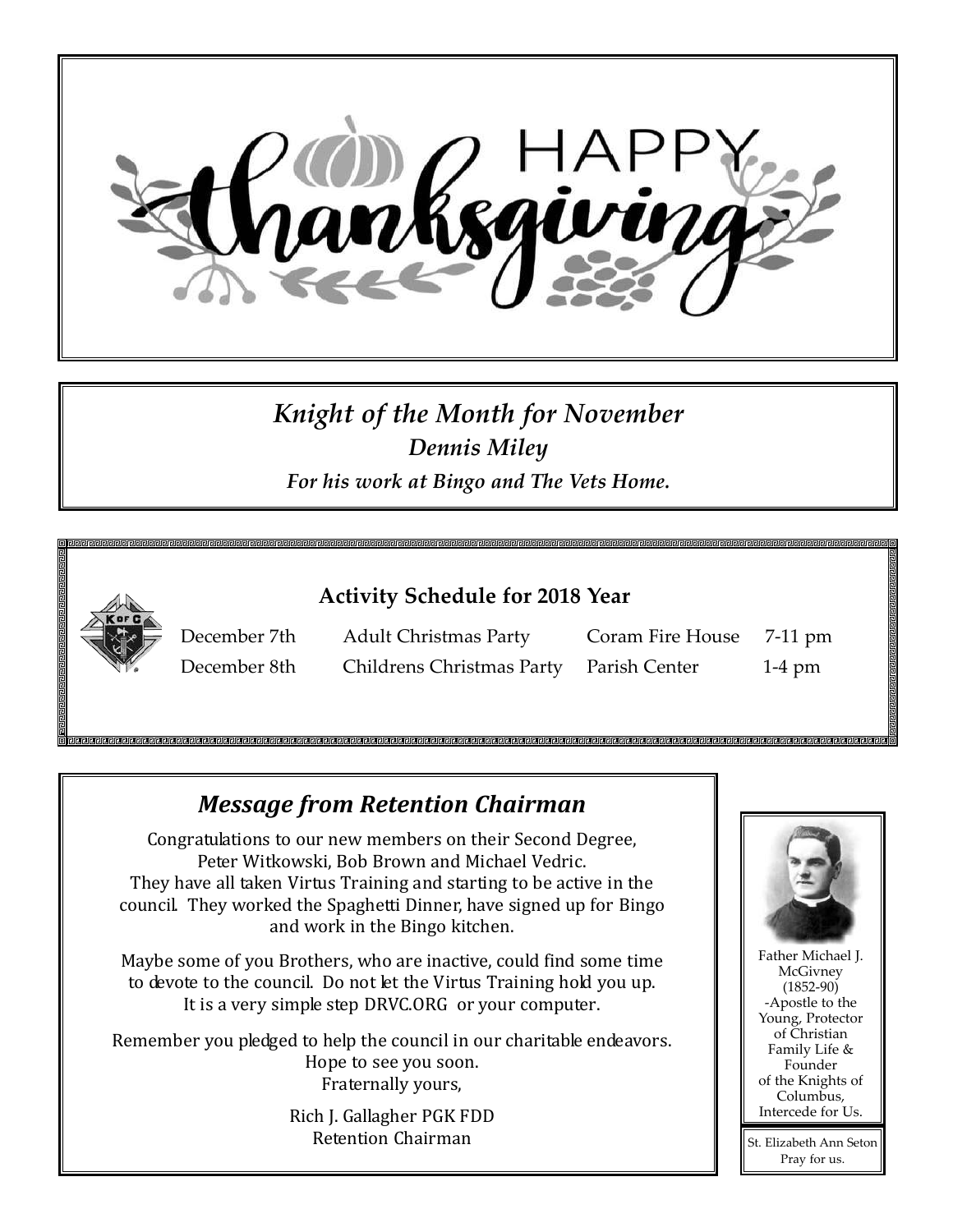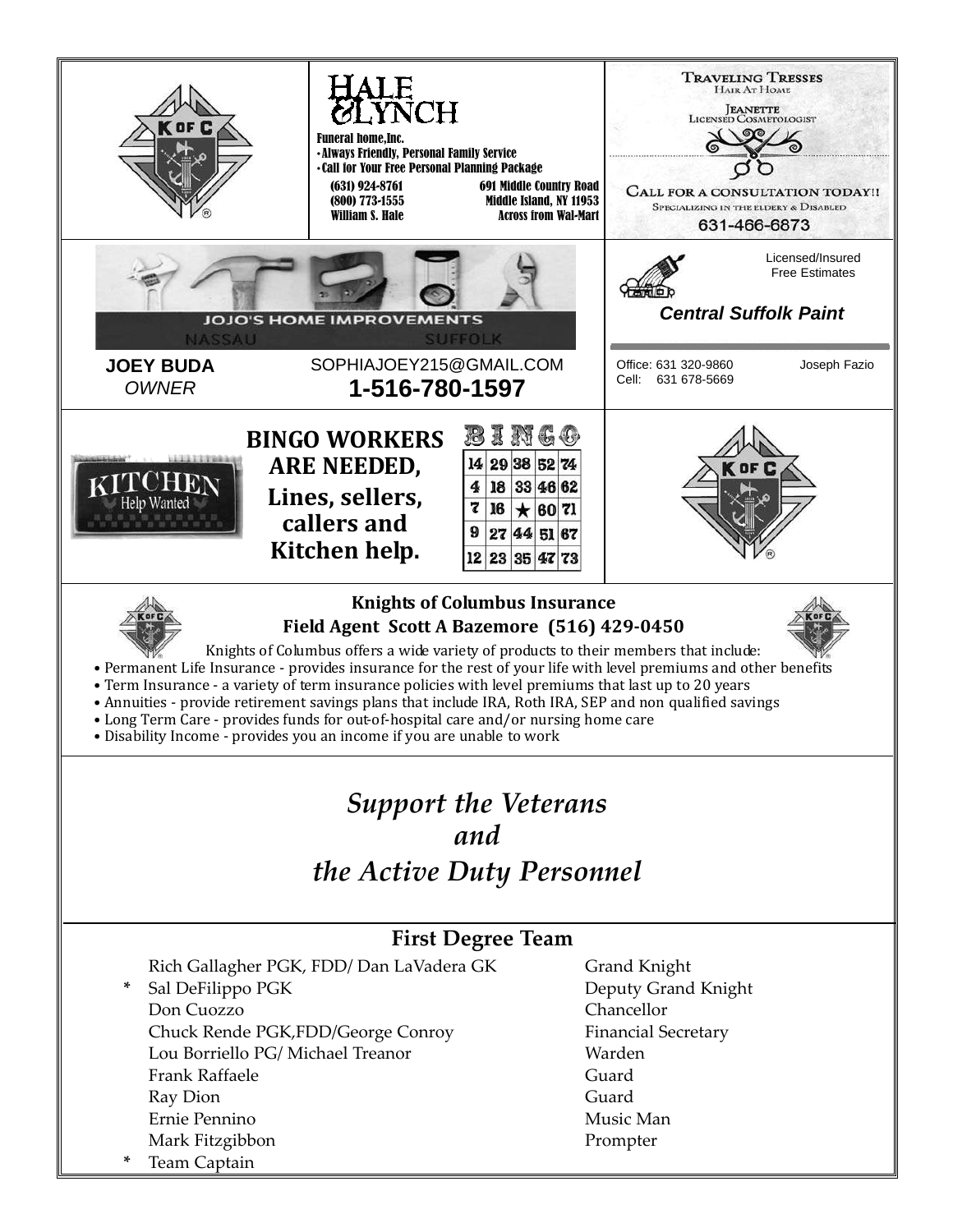